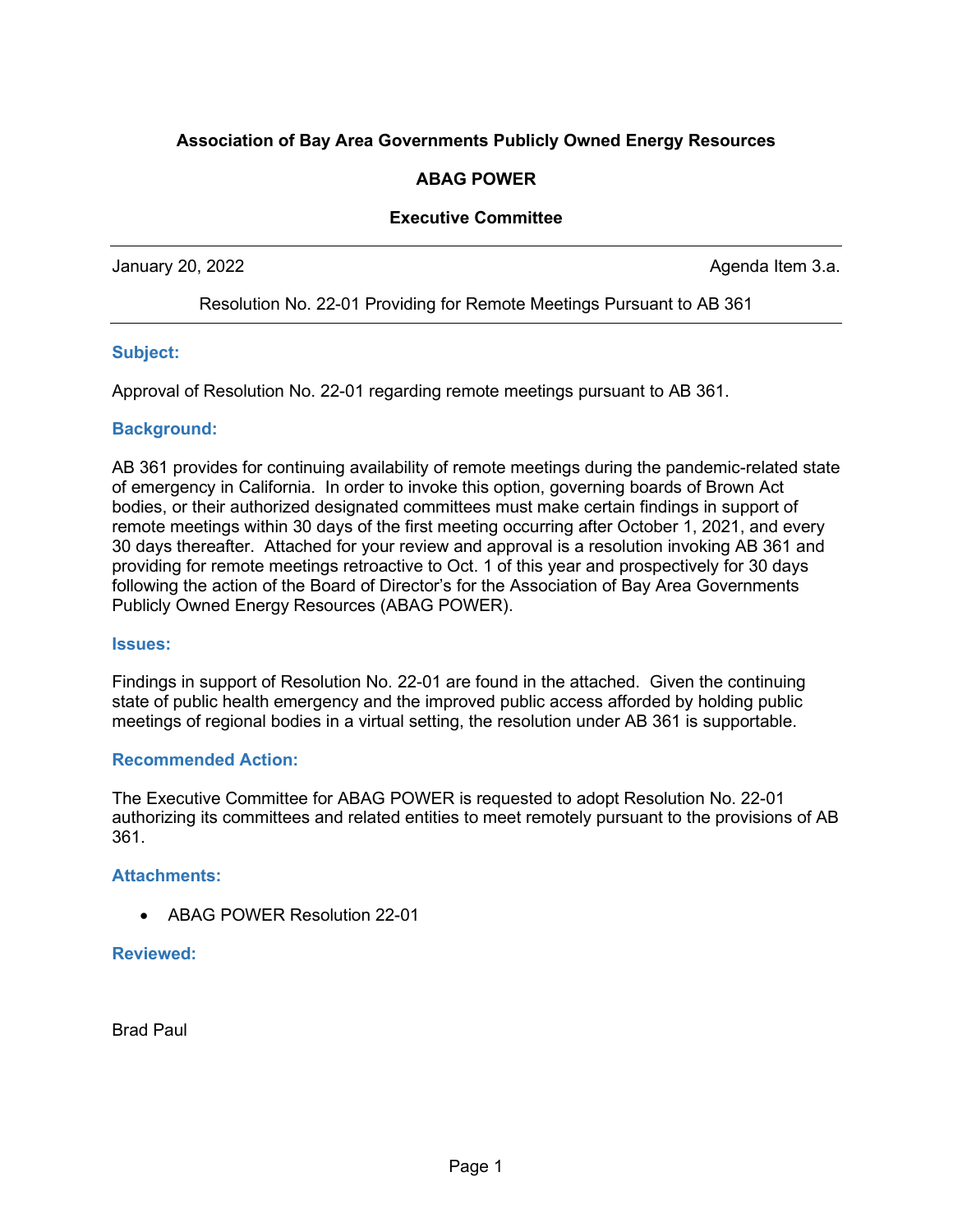### **ABAG PUBLICLY OWNED ENERGY RESOURCES EXECUTIVE COMMITTEE**

## **RESOLUTION NO. 22-01**

### **ABSTRACT**

This resolution makes findings pursuant to AB 361 to continue virtual public meetings for the Association of Bay Area Governments (ABAG) Publicly Owned Energy Resources (ABAG POWER), its related entities and committees during the COVID-19 State of Emergency.

Further discussion of this subject is contained in the ABAG POWER Summary Sheet dated January 20, 2022.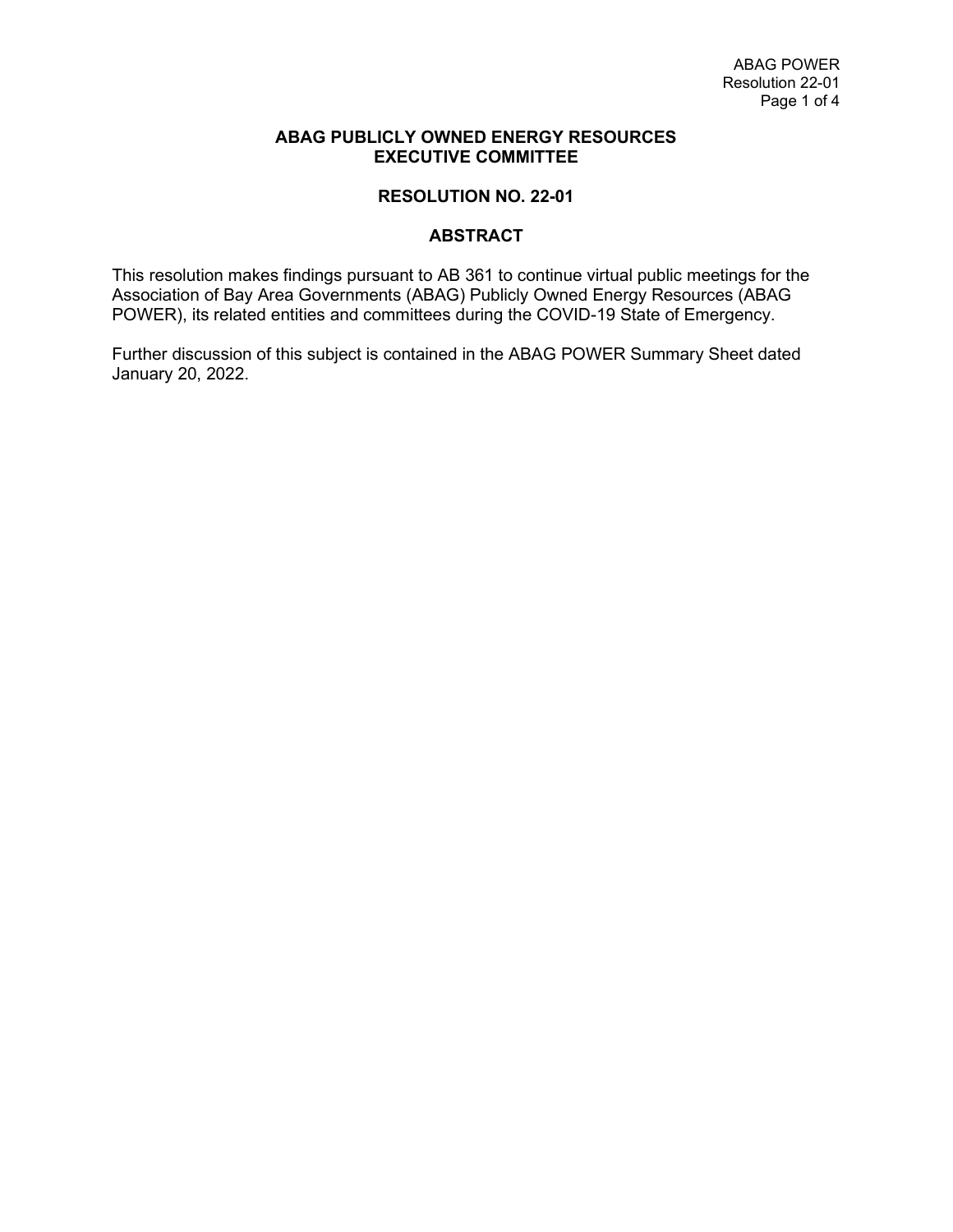#### **ABAG PUBLICLY OWNED ENERGY RESOURCES EXECUTIVE COMMITTEE**

### **RESOLUTION NO. 22-01**

### **FINDINGS PURSUANT TO AB 361 TO CONTINUE VIRTUAL PUBLIC MEETINGS FOR THE ASSOCIATION OF BAY AREA GOVERNMENTS PUBLICLY OWNED ENERGY RESOURCES (ABAG POWER) AND ITS RELATED ENTITIES AND COMMITTEES DURING THE COVID-19 STATE OF EMERGENCY**

**WHEREAS**, on March 4, 2020, the Governor of the State of California declared a state of emergency, as defined under the California Emergency Services Act, due to the COVID-19 pandemic; and

**WHEREAS**, the State of Emergency remains in effect; and

**WHEREAS**, beginning in March 2020, the Governor's Executive Order N-29-20 suspended Brown Act requirements related to teleconferencing during the COVID-19 pandemic provided that notice, accessibility, and other requirements were met, and the public was allowed to observe and address the legislative body at the meeting; and

**WHEREAS**, Executive Order N-08-21 extended the previous order until September 30, 2021; and

**WHEREAS**, the Association of Bay Area Governments Publicly Owned Energy Resources (ABAG POWER) and its related entities and committees have conducted their meetings virtually, as authorized by the Executive Order, since March 17, 2020; and

**WHEREAS**, on September 16, 2021, the Governor signed into law AB 361, an urgency measure effective upon adoption, that provides flexibility to government bodies, allowing them to meet virtually without conforming to the Brown Act teleconferencing rules if: (i) the legislative body holds a meeting during a proclaimed state of emergency, and state or local officials have imposed or recommended measures to promote social distancing; (ii) the legislative body holds a meeting during a proclaimed state of emergency for the purpose of determining, by majority vote, whether, as a result of the emergency, meeting in person would present imminent risks to the health or safety of attendees; or (iii) the legislative body holds a meeting during a proclaimed state of emergency and has determined, by majority vote, that, as a result of the emergency, meeting in person would present imminent risks to the health or safety of attendees; and

**WHEREAS**, the San Francisco Public Health Department continues to recommend and/or require measures to promote social distancing in combination with other safety precautions when activities occur in shared indoor spaces to mitigate the risk of COVID-19 transmission; and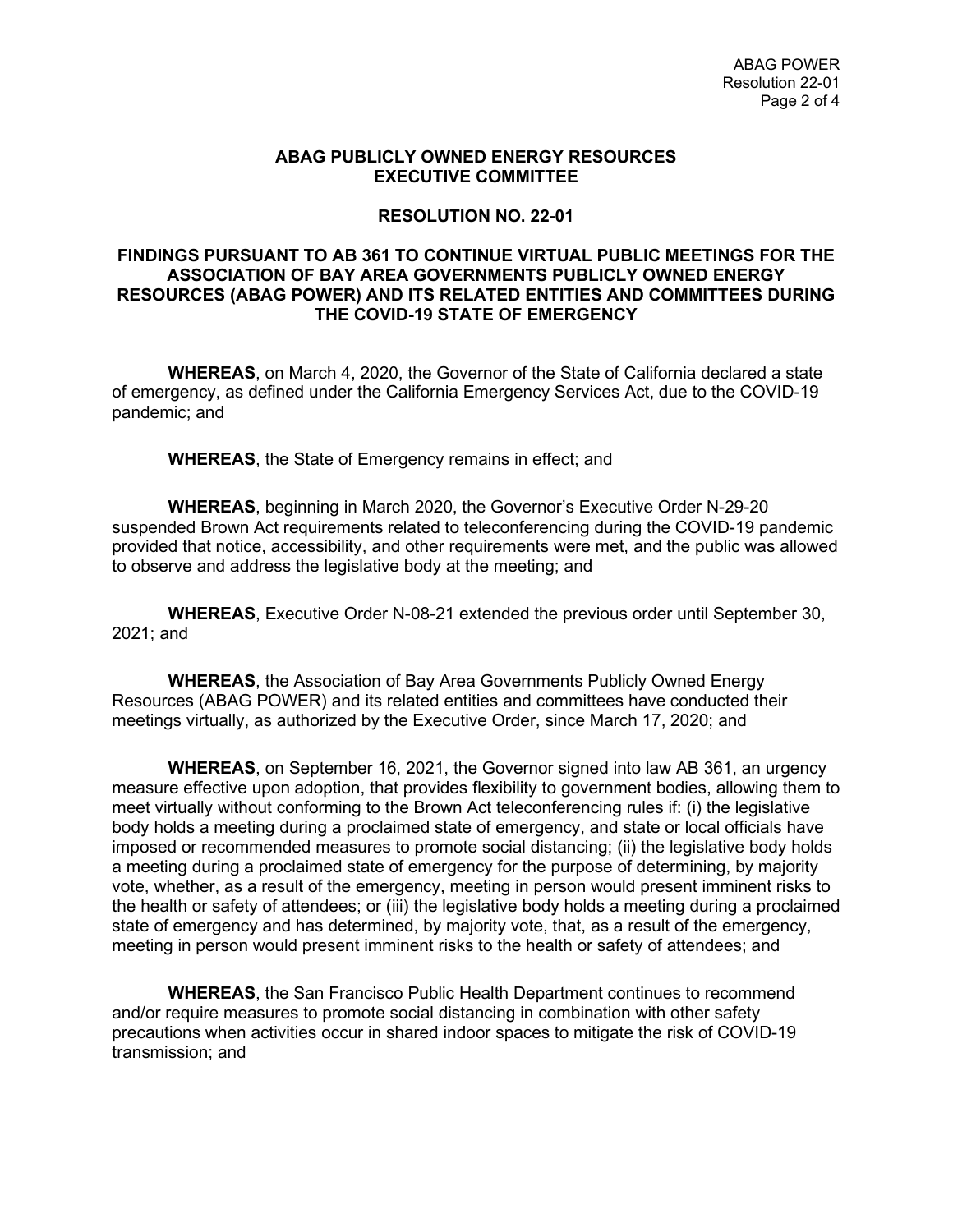**WHEREAS**, recently, multiple COVID-19 variants have surged in the United States and are believed by medical experts to be more contagious than previous variants, and data has shown these variants to have increased transmissibility even among some vaccinated people; and

**WHEREAS**, due to uncertainty and concerns about recent COVID-19 variants and current conditions, many workplaces that had announced a return to regular in-person operations have pushed back the full return date; and

**WHEREAS**, virtual meetings have not diminished the public's ability to observe and participate and have expanded opportunities to do so for some communities; and

**WHEREAS**, given the heightened risks of the predominant variant of COVID-19 in the community, holding meetings with all members of the legislative body, staff, and the public in attendance in person in a shared indoor meeting space would pose an unnecessary and immediate risk to the attendees;

**NOW, THEREFORE, BE IT RESOLVED**, that the Board of Directors on behalf of ABAG POWER hereby determines that, as a result of the emergency, meeting in person presents imminent risks to the health or safety of attendees; and be it further

**RESOLVED**, that in accordance with AB 361, based on the findings and determinations herein, meetings of ABAG POWER, its related entities and its committees will be held virtually, with Brown Act teleconferencing rules suspended; and be it further

**RESOLVED**, that this resolution shall be effective upon adoption and remain in effect for 30 days after the first meeting held in accordance with AB 361.

This foregoing was adopted by the Executive Committee at its meeting on this  $20<sup>th</sup>$  day of January, 2022.

By:

Angela Walton, Chair

AYES: NOES: ABSENT: ABSTAIN: